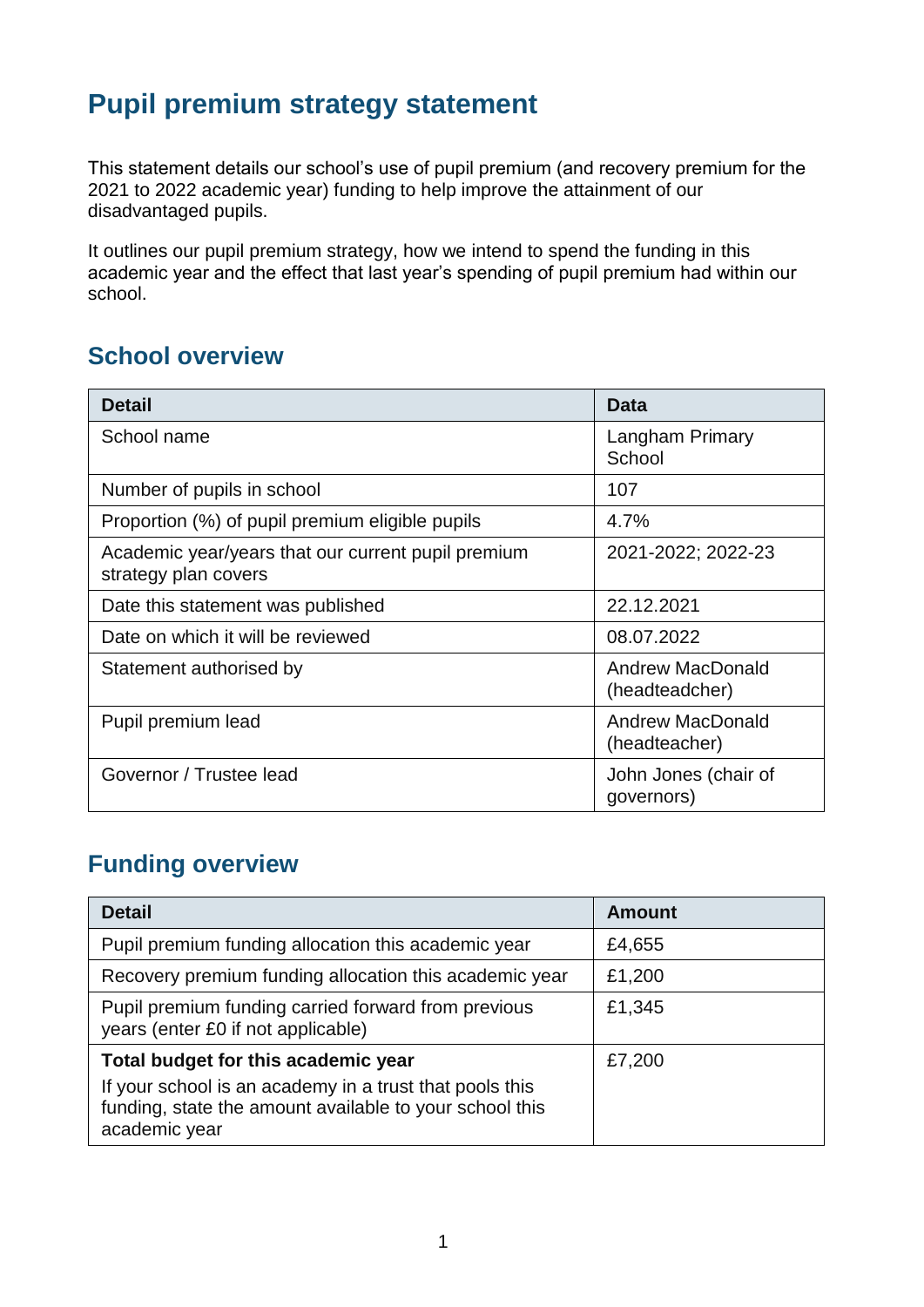# **Part A: Pupil premium strategy plan**

### **Statement of intent**

Our aim is for all children to fulfil their potential while they are at our school. This means we expect them to make good progress regardless of their different starting points and in spite of any barriers they face. The purpose of our pupil premium strategy is to support disadvantaged pupils to achieve our goal.

Our main approach is high quality teaching in each classroom every day. We make sure that learning in the classroom is accessible to all children. We provide all pupils with a broad education, equipping them with the knowledge, skills and attitudes that will enable them to succeed in the next stage of their education. We pay particular attention to reading and making sure children have a wide vocabulary. We believe that unlocking language is the key to unlocking children's' potential.

This is underpinned by accurate assessment for learning which identifies gaps in learning and highlights the next steps pupils need to take. Our approach to this is well established and allows us to monitor the impact of our work. This means we can make adjustments to any provision in a timely way.

Some children need additional support to fulfil their potential. This support may involve additional interventions to address particular areas of weakness. Interventions are carefully selected, implemented in a timely way and monitored to make sure that they are having the impact intended.

### **Challenges**

This details the key challenges to achievement that we have identified among our disadvantaged pupils.

| <b>Challenge</b><br>number | <b>Detail of challenge</b>                                                                                                                                                                                                                                                                                     |
|----------------------------|----------------------------------------------------------------------------------------------------------------------------------------------------------------------------------------------------------------------------------------------------------------------------------------------------------------|
|                            | Pupils' performance in mathematics shows encouraging signs of recovery.<br>However, children in current Year 5 (including disadvantaged children) are a<br>long way off catching up with pre-pandemic levels of performance.                                                                                   |
|                            | School self-evaluation indicates that vocabulary is sometimes a barrier to<br>achieving potential. Observations in class and national research suggest that<br>disadvantaged children are particularly affected by this barrier.                                                                               |
|                            | Some children, including those from disadvantaged backgrounds, have not<br>practiced their reading regularly during periods of school closure and have not<br>had access to high quality children's literature. This has had a negative impact<br>on the development of phonics and subsequent reading skills. |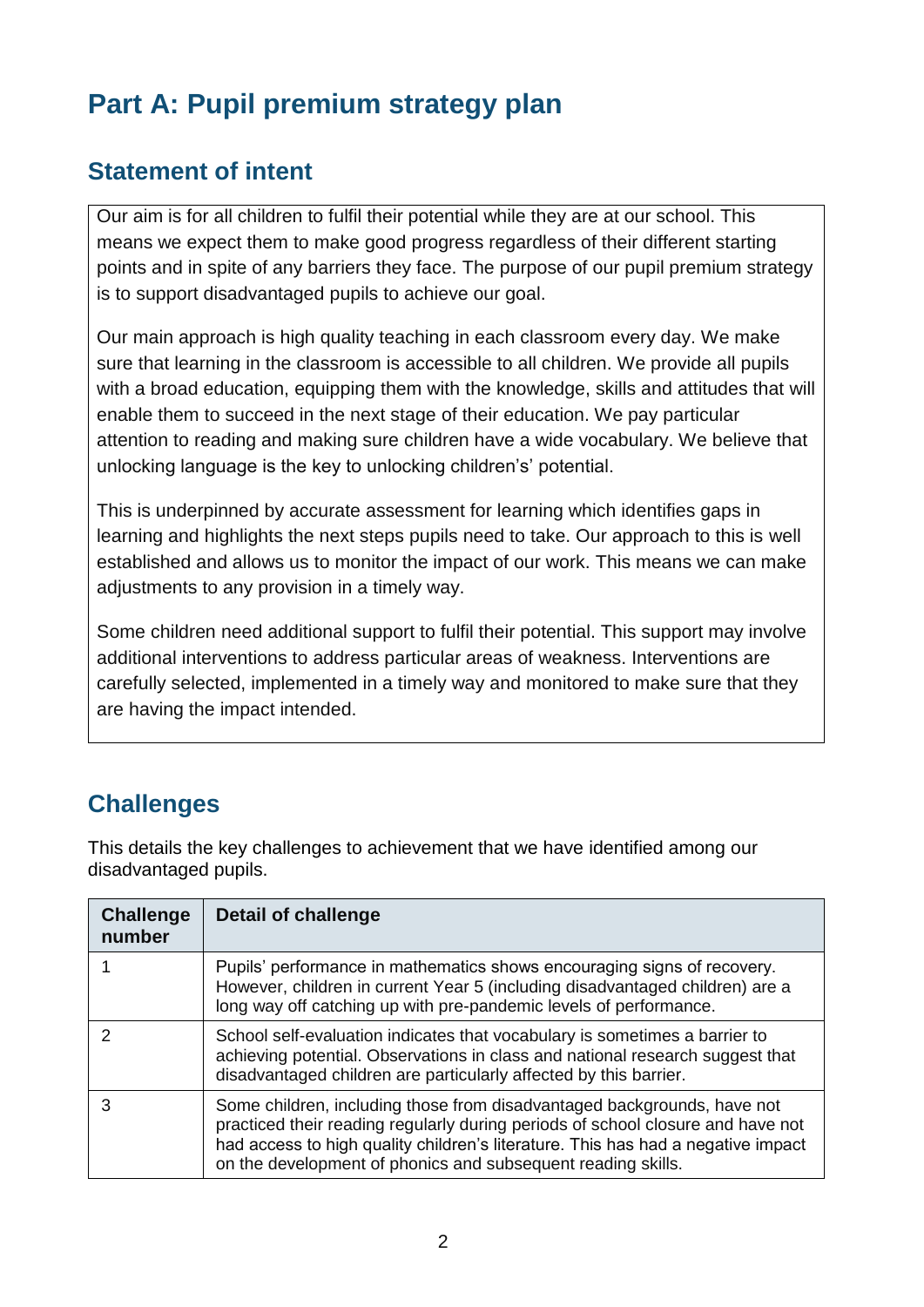| Current Year 3 is a very small cohort of 10 pupils. A significant proportion of<br>pupils in the group were not on track in English and maths at the end of the<br>2020-21 academic year                                                                                                                                                                    |
|-------------------------------------------------------------------------------------------------------------------------------------------------------------------------------------------------------------------------------------------------------------------------------------------------------------------------------------------------------------|
| The mental health and wellbeing of some children (including those from<br>disadvantaged backgrounds) has been negatively affected by reduced<br>opportunities to interact socially with peers and develop healthy social skills.<br>This has led to greater reliance on potentially risky online behaviour and an<br>increase in minor playground conflict. |

#### **Intended outcomes**

This explains the outcomes we are aiming for **by the end of our current strategy plan**, and how we will measure whether they have been achieved.

| <b>Intended outcome</b>                                                                                              | Success criteria                                                                                                                                                                                                                                                         |  |
|----------------------------------------------------------------------------------------------------------------------|--------------------------------------------------------------------------------------------------------------------------------------------------------------------------------------------------------------------------------------------------------------------------|--|
| Improved oral language skills and vocabulary<br>among disadvantaged pupils.                                          | Assessments and observations indicate<br>significantly improved oral language among<br>disadvantaged pupils. This is evident when<br>triangulated with other sources of evidence,<br>including engagement in lessons, book<br>scrutiny and ongoing formative assessment. |  |
| Improved reading attainment among<br>disadvantaged pupils.                                                           | KS2 reading outcomes in 2022 and 2023<br>show that disadvantaged pupils met the<br>expected standard or make expected<br>progress from KS1 starting points.                                                                                                              |  |
| Improved maths attainment for disadvantaged<br>pupils at the end of KS2.                                             | KS2 maths outcomes in 2022 and 2023<br>show that disadvantaged pupils met the<br>expected standard or make expected<br>progress from KS1 starting points.                                                                                                                |  |
| To achieve and sustain improved wellbeing<br>for all pupils in our school, particularly our<br>disadvantaged pupils. | Sustained high levels of wellbeing<br>demonstrated by:<br>qualitative data from pupil voice and<br>teacher observations<br>qualitative data from pupil voice about<br>online behaviour                                                                                   |  |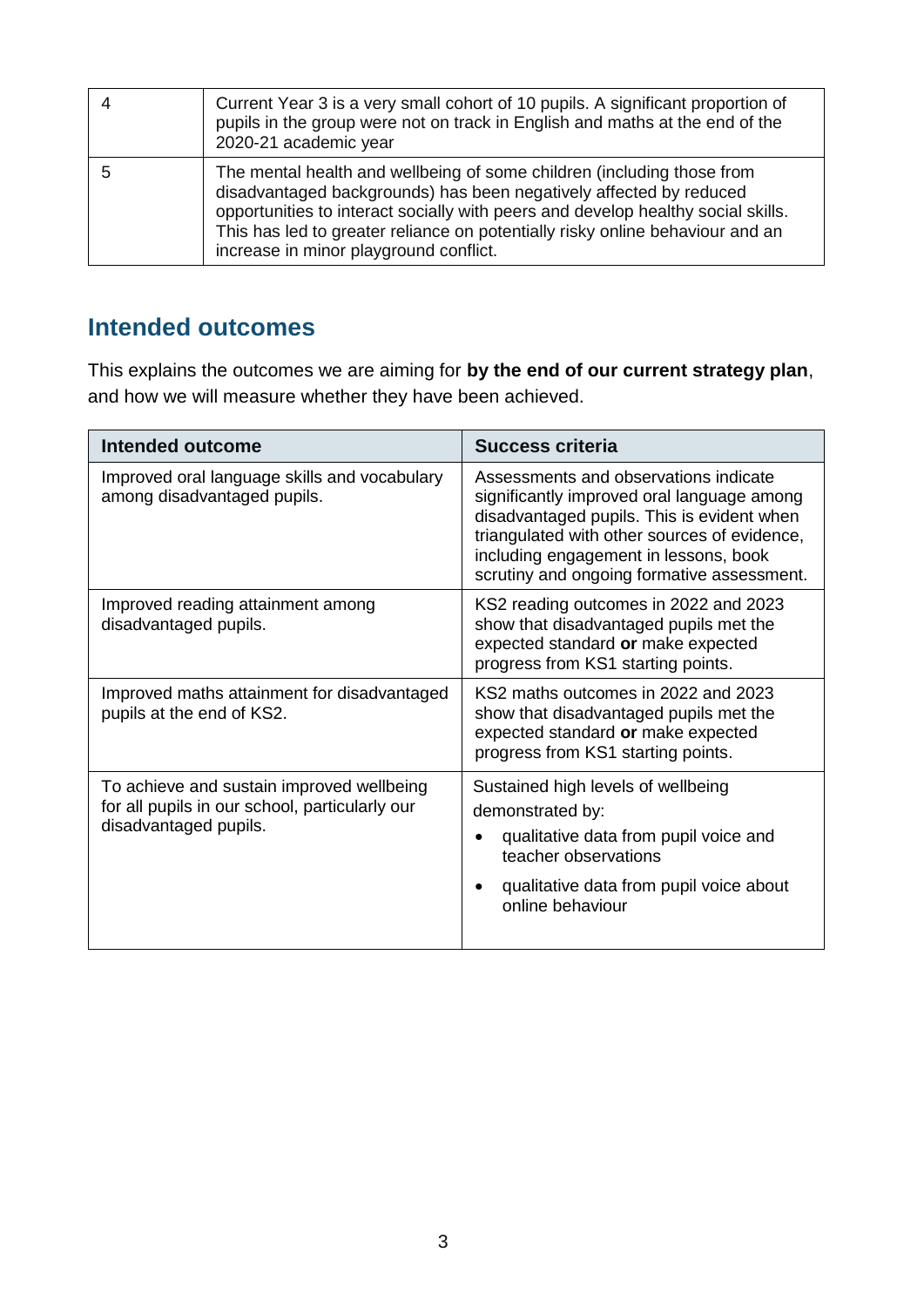### **Activity in this academic year**

This details how we intend to spend our pupil premium (and recovery premium funding) **this academic year** to address the challenges listed above.

#### **Teaching (for example, CPD, recruitment and retention)**

Budgeted cost: £ *2,000*

| <b>Activity</b>                                                                                                                                       | Evidence that supports this<br>approach                                                                                                                                                                                                                                                                                                                             | <b>Challenge</b><br>number(s)<br>addressed |
|-------------------------------------------------------------------------------------------------------------------------------------------------------|---------------------------------------------------------------------------------------------------------------------------------------------------------------------------------------------------------------------------------------------------------------------------------------------------------------------------------------------------------------------|--------------------------------------------|
| Purchase diagnostic<br>standardised tests for<br>maths. Training for staff<br>to ensure assessments<br>are interpreted and<br>administered correctly. | Standardised tests can provide reliable<br>insights into the specific strengths and<br>weaknesses of each pupil to help<br>ensure they receive the correct<br>additional support through interventions<br>or teacher instruction:<br><b>Standardised tests   Assessing and</b><br><b>Monitoring Pupil Progress   Education</b><br><b>Endowment Foundation   EEF</b> |                                            |
| Purchase of a DfE<br>validated Systematic<br><b>Synthetic Phonics</b><br>programme to secure<br>stronger phonics<br>teaching for all pupils.          | Phonics approaches have a strong<br>evidence base that indicates a positive<br>impact on the accuracy of word reading<br>(though not necessarily<br>comprehension), particularly for<br>disadvantaged pupils:<br><b>Phonics   Toolkit Strand   Education</b><br><b>Endowment Foundation   EEF</b>                                                                   | 3                                          |

#### **Targeted academic support (for example, tutoring, one-to-one support structured interventions)**

Budgeted cost: £ *4,700*

| <b>Activity</b>                                                               | <b>Evidence that supports this</b><br>approach                                                                                          | <b>Challenge</b><br>number(s)<br>addressed |
|-------------------------------------------------------------------------------|-----------------------------------------------------------------------------------------------------------------------------------------|--------------------------------------------|
| Training and<br>implementation for<br><b>Essex maths EPS</b><br>intervention. | The EPS programme has been<br>evaluated by Essex Educational<br>Psychology Service.                                                     | 4                                          |
|                                                                               | https://schools.essex.gov.uk/pupils/SEN<br>D/Documents/EPS%20MI%20Info%20s<br>heet%20spring%202022.docx                                 |                                            |
|                                                                               | The programme will be delivered as a<br>small group intervention. Small group<br>tuition   EEF<br>(educationendowmentfoundation.org.uk) |                                            |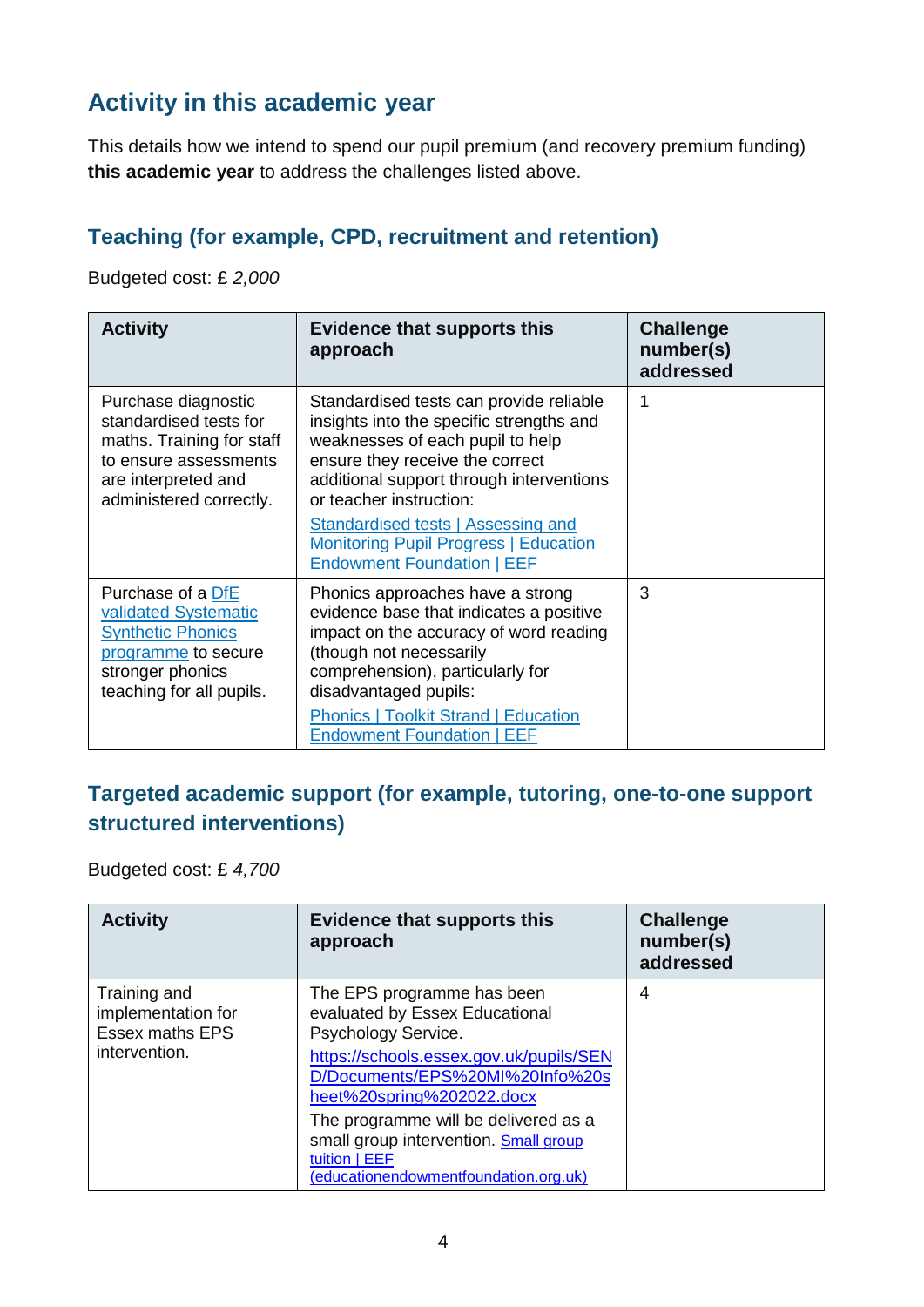| Support time for<br>individual and group<br>interventions including<br>precision teaching and<br>NELI.                                         | Staff have been trained on supporting<br>pupils using a precision teaching<br>technique. It is a tried and tested<br>approach with strong evidence to<br>support its positive impact. Microsoft<br>Word - CS1Murton15-18 (ucl.ac.uk)<br>The Education Endowment Foundation<br>have recently completed an efficacy trial<br>on the Nuffield Early Language<br>Intervention Nuffield Early Language<br>Intervention   EEF<br>(educationendowmentfoundation.org.uk) | 1,2,3 |
|------------------------------------------------------------------------------------------------------------------------------------------------|------------------------------------------------------------------------------------------------------------------------------------------------------------------------------------------------------------------------------------------------------------------------------------------------------------------------------------------------------------------------------------------------------------------------------------------------------------------|-------|
| Resources to support<br>individual practice and<br>support, such as Nessy<br>subscription, Dancing<br>Bears and Power of 2<br>maths workbooks. | Intensive individual support has been<br>found to help pupils catch up with their<br>peers in phonics<br>Phonics   EEF<br>(educationendowmentfoundation.org.uk)<br>Power of 2 provides regular practice<br>aimed at achieving fluency and mastery<br>of core maths skills. Mastery learning  <br><b>EEF</b><br>(educationendowmentfoundation.org.uk)                                                                                                             | 1,4   |

### **Wider strategies (for example, related to attendance, behaviour, wellbeing)**

Budgeted cost: £ *500*

| <b>Activity</b>                                                                                                          | Evidence that supports this approach                                                                                                                        | <b>Challenge</b><br>number(s)<br>addressed |
|--------------------------------------------------------------------------------------------------------------------------|-------------------------------------------------------------------------------------------------------------------------------------------------------------|--------------------------------------------|
| Qualified sports<br>coach to train<br>playground leaders to<br>provide a sustainable<br>approach to better<br>playtimes. | This approach is targeted specifically at<br>improving playtime behaviour.<br><b>Behaviour interventions   EEF</b><br>(educationendowmentfoundation.org.uk) | 5                                          |

### **Total budgeted cost: £** *7,200*